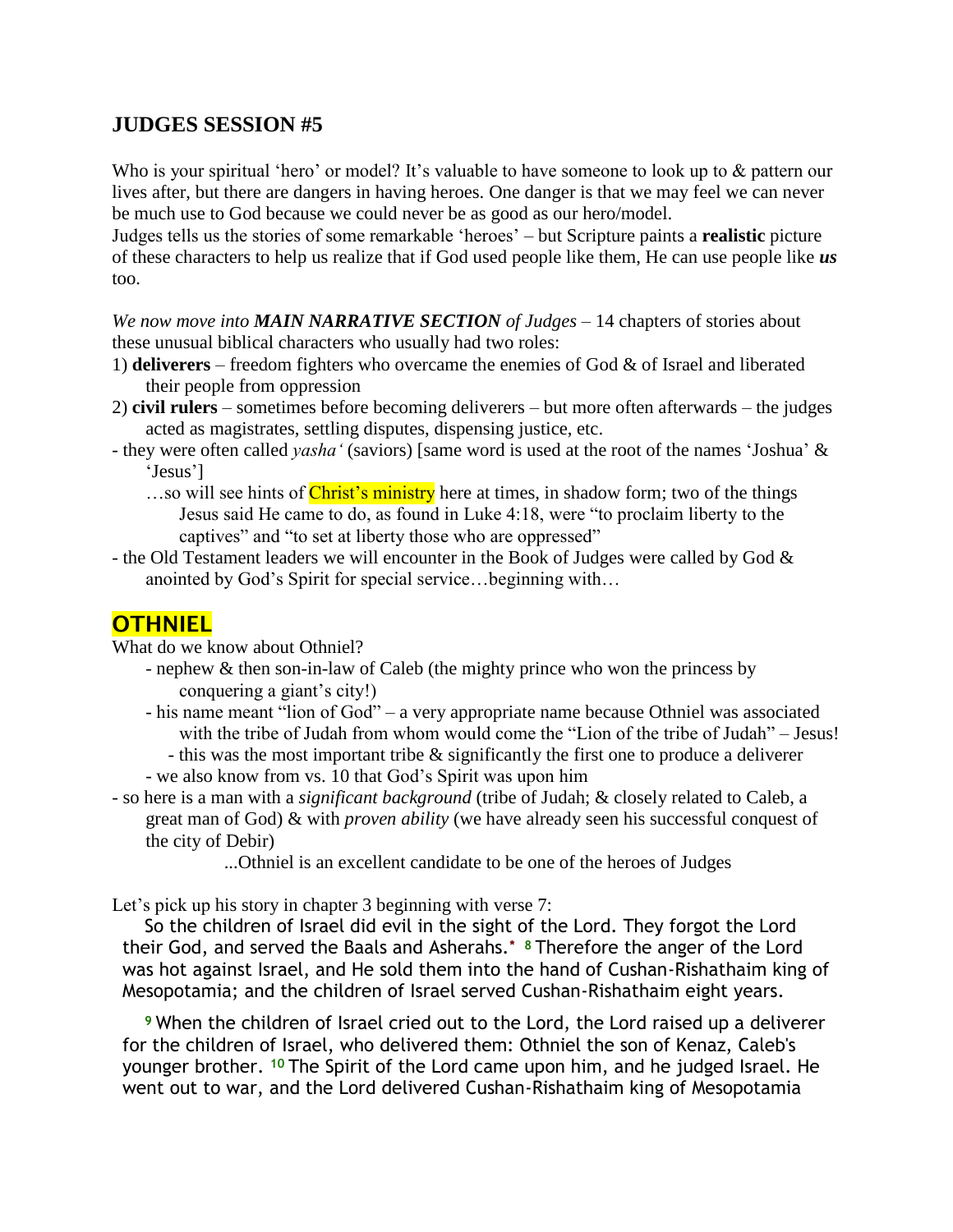into his hand; and his hand prevailed over Cushan-Rishathaim. **<sup>11</sup>** So the land had rest for forty years. Then Othniel the son of Kenaz died.

- notice the 'painful pattern' cycle here

- this first story maximizes the literary structure & historical pattern of Judges by clearly showing how this pattern worked: they **sinned** (they did evil, forgot God, & served other gods); God sold them into **slavery**;

Israel **cried out** to God;

God raised up a **deliverer**;

and then the land had **rest**

- $-$  the oppressing king was Cushan-Rishathaim  $-$  a name meaning "the Cushite of Double" Wickedness" (probably a Jewish nickname)
	- he was the ruler of "Syria of the Two Rivers" a ref. to an area of Assyria & Babylon
- in other words, this *first* oppressing power comes from the region where *Abraham* originated with this first oppression, it seems God may be threatening to take them back to where they started!
- this is also the region where Israel & Judah would eventually go into exile
- so God may also be warning them of what *could* happen to them (& later does) - the oppression by Cushan-Rishathaim lasted 8 years
	- the fact that deliverance comes in the  $8<sup>th</sup>$  year (a number often associated with 'new beginnings') may indicate something of a "second chance", a new beginning for Israel …but do they make the best use of this opportunity?
- well, let's pick up the story with the next judge:

## **EHUD**

## Judg 3:12-23

**<sup>12</sup>** And the children of Israel again did evil in the sight of the Lord. So the Lord strengthened Eglon king of Moab against Israel, because they had done evil in the sight of the Lord. **<sup>13</sup>** Then he gathered to himself the people of Ammon and Amalek, went and defeated Israel, and took possession of the City of Palms. **<sup>14</sup>** So the children of Israel served Eglon king of Moab eighteen years.

**<sup>15</sup>** But when the children of Israel cried out to the Lord, the Lord raised up a deliverer for them: Ehud the son of Gera, the Benjamite, a left-handed man. By him the children of Israel sent tribute to Eglon king of Moab. **<sup>16</sup>** Now Ehud made himself a dagger (it was double-edged and a cubit in length [about 18 inches]) and fastened it under his clothes on his right thigh. **<sup>17</sup>** So he brought the tribute to Eglon king of Moab. (Now Eglon was a very fat man.) **<sup>18</sup>** And when he had finished presenting the tribute, he sent away the people who had carried the tribute. **<sup>19</sup>** But he himself turned back from the stone images that were at Gilgal, and said, "I have a secret message for you, O king."

He said, "Keep silence!" And all who attended him went out from him.

**<sup>20</sup>** So Ehud came to him (now he was sitting upstairs in his cool private chamber). Then Ehud said, "I have a message from God for you." So he arose from his seat. **<sup>21</sup>** Then Ehud reached with his left hand, took the dagger from his right thigh, and thrust it into his belly. **<sup>22</sup>** Even the hilt went in after the blade, and the fat closed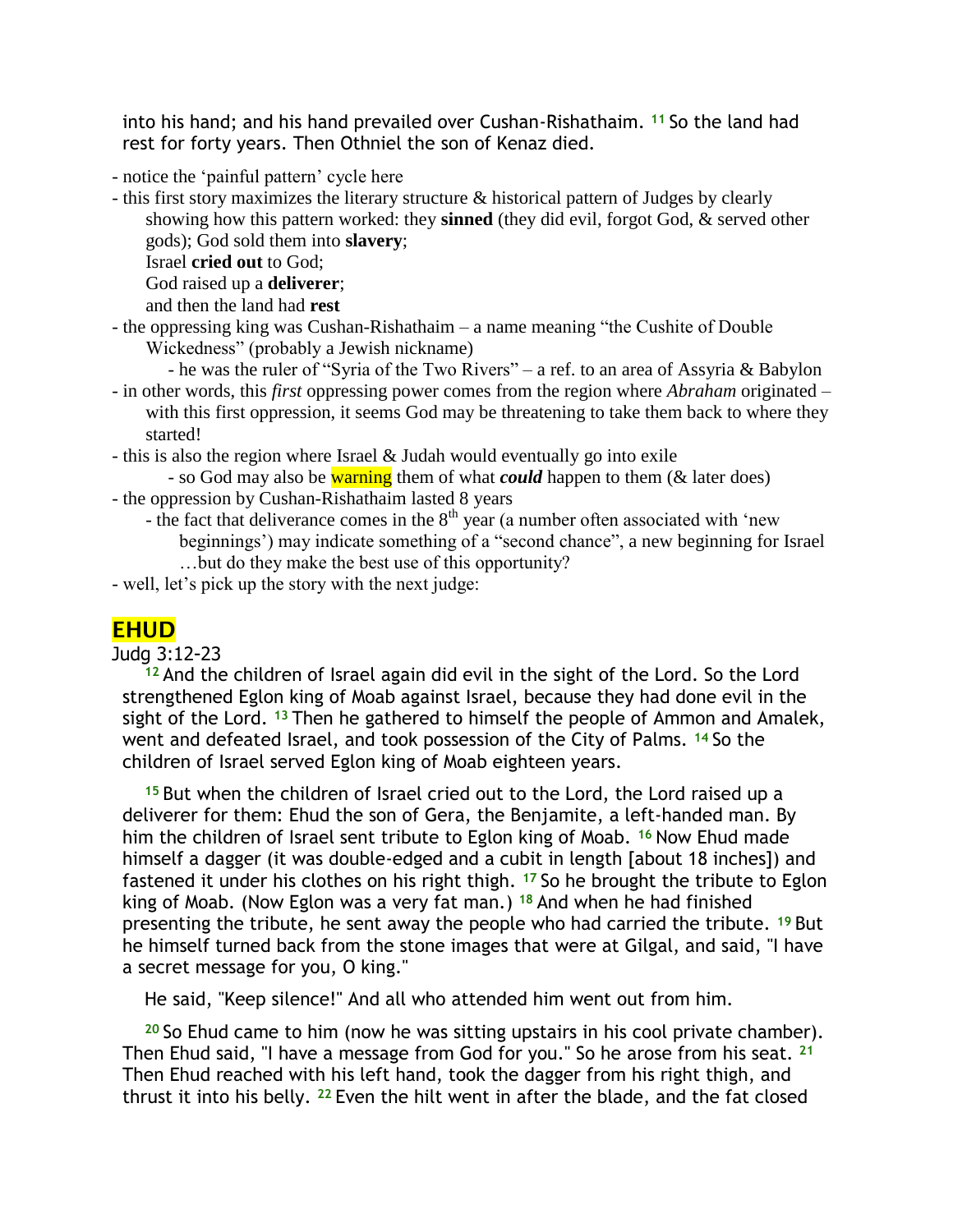over the blade, for he did not draw the dagger out of his belly; and his entrails came out. **<sup>23</sup>** Then Ehud went out through the porch and shut the doors of the upper room behind him and locked them.

…yes, I know! Quite a gory story, isn't it?

- -Othniel, as a prince of Judah, may have been an 'obvious' choice for a judge
- but Ehud was not so likely because he was a man with a **personal limitation**
	- he was left-handed, generally considered a handicap in the ancient world
- even in our day, we see a prejudice built right into two English words:
	- *dexterity*: comes from the Latin for **right**-handed!
	- on the other hand (literally!) *sinister*: comes from the Latin word for **left** hand
- what makes Ehud's case especially striking is that he came from the tribe of Benjamin (whose name means "people of the *right* hand")
- you and I may have our own limitations; we need to *recognize* them but not be paralyzed by them because God can turn *our* liabilities into assets too, just as He did for Ehud
- **-** this time the people of Israel suffer **18 years** of oppression before deliverance comes, 10 years longer than the previous enslavement
	- the people are harder now; as a result, it took longer for them to cry to God
	- sin has a **hardening** effect on us, which is one of the most fearful things about sin we become less sensitive to its evil, less sensitized to the damage it produces in us, and less willing to go to God for deliverance
- the names of their **enemies** listed here as the oppressors is very significant:
	- **Moab** & **Ammon** these people were descendants of Lot's daughters and as biblical history shows, Moab & Ammon lived out an extension of the terrible morality learned in their home cities of Sodom & Gomorrah
	- the third group mentioned are the **Amalekites** Israel's fiercest foe from earlier times; but the very first enemy Israel had defeated
		- so it was particularly humiliating now to be under their rule
- King Eglon's HQ were in **Jericho**
- again, this was the first city conquered by Israel under Joshua; but now, after years of disobedience, it is the centre of power for those who enslaved them
- notice 3 important echoes from Israel's history (as pointed out by James Jordan):
- (1) we could say that the faith of *Abraham* had saved Lot from Sodom; but Israel lacked that **faith** now so they were – in a sense – 'back in Sodom'
- (2) the prayers of *Moses* had saved Israel from Amalek; but the people lacked those **prayers** now so they are oppressed again by Amalek
- (3) the convictions of *Joshua* had enabled Israel to destroy Jericho; but now they lacked those **convictions**, so Jericho was now the HQ of their oppressive king

…now, let's get back to Ehud's story

- Ehud was apparently a **recognized leader** in Israel
	- he was therefore chosen to carry their tribute money (their taxes) to King Eglon
	- as Israel's representative Ehud was also given a private audience with the king
- Ehud *did* have a "message from God" for Eglon, as he said; but it wasn't verbal it was a **twoedged sword** of judgment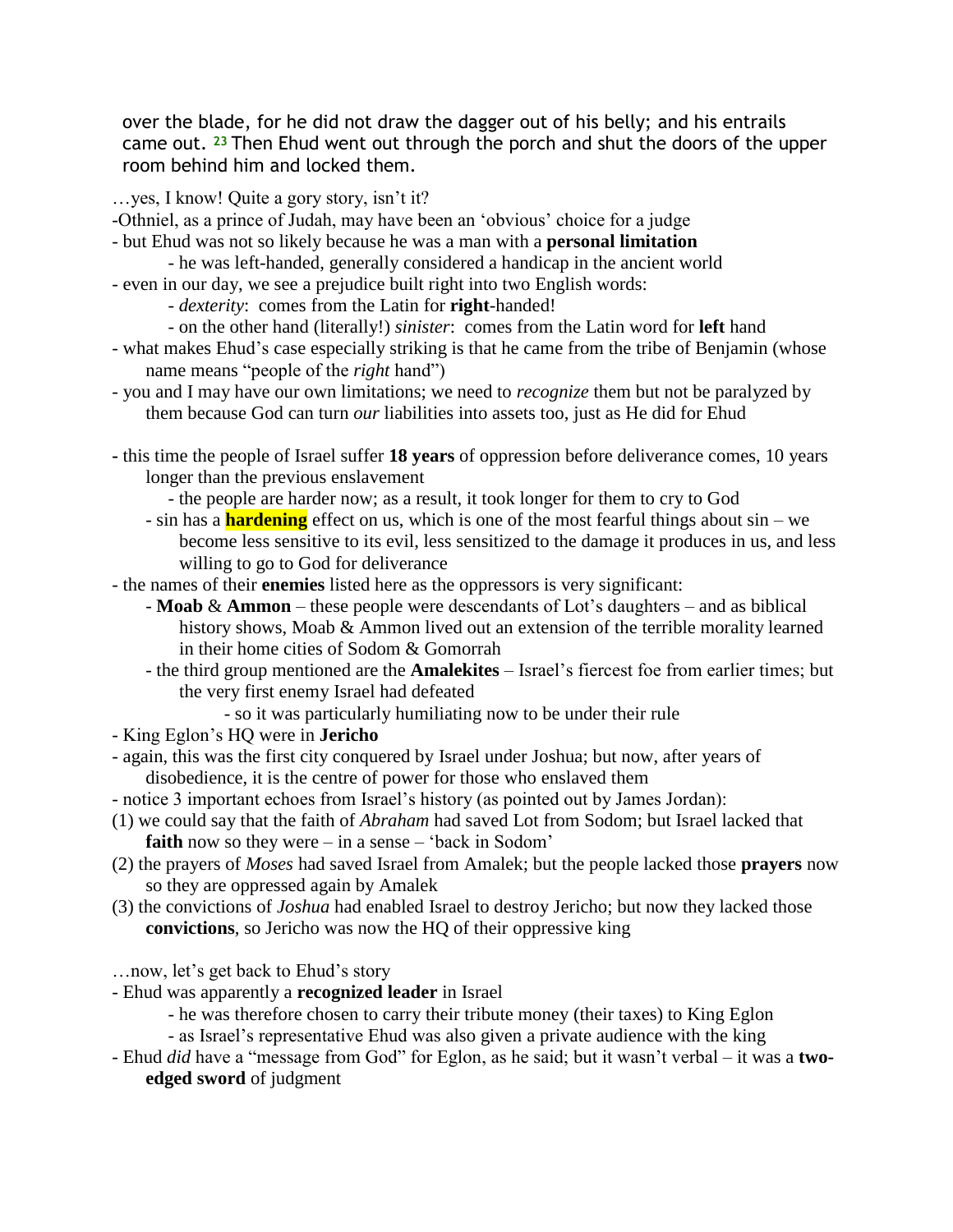- Jesus, the Greater Ehud, is pictured in Revel.19 leading His army to victory with a twoedged sword (the Word of His mouth) to execute judgment on the nations

- **-** the record of Ehud's assassination of king Eglon (who, by the way, in Jewish tradition was the father of Ruth) is one of the more **gross** descriptions in the Bible
- consequently, as S.J. Robinson noted, "These verses may not be our choice for a nice little devotion, but we have to remember that they describe **desperate measures for dark times**. God *can* work in the most unexpected ways. Just think about the cross."

- let's pick up the story again at verse 27:

Judg 3:27-30

l

…when he [Ehud] arrived [at Seirah], that he blew the trumpet in the mountains of Ephraim, and the children of Israel went down with him from the mountains; and he led them. **<sup>28</sup>** Then he said to them, "Follow *me,* for the Lord has delivered your enemies the Moabites into your hand." So they went down after him, seized the fords of the Jordan leading to Moab, and did not allow anyone to cross over. **<sup>29</sup>** And at that time they killed about ten thousand men of Moab, all stout men of valor; not a man escaped. **<sup>30</sup>** So Moab was subdued that day under the hand of Israel. And the land had rest for eighty years.

- after executing God's judgment on King Eglon, Ehud escapes from the palace & rallies his troops to completely defeat their enemies
- the Moabites flee but Israel cuts them off at the Jordan River, which becomes another place of judgment
- here 10,000 are killed a round figure indicating total  $\&$  complete victory
- 80 yrs of peace follow this victory indicating that **this** generation at least must have taught their children God's truth!
- notice that the *Lord* raised up the enemy (vs. 12); the *Lord* raised up the deliverer (vs. 15); the *Lord* gave the victory (vs. 28) …God is indeed a "Phenomenal God"...the Sovereign One at work throughout this whole story

Ehud & Israel's victory brought about a striking role reversal: ‗*Moab* was made subject to **Israel**, and the land had peace for eighty years' (v. 30). On the day that Ehud travelled to Jericho to symbolize his people's subservience to the king of Moab, God turned things upside down! Now the *Moabites* were the ones under subjection.

- let me quote S.J. Robinson again: "This should give us hope for the difficult times we face. God has a way of changing our circumstances at the most unexpected times and in the most unlikely ways. And remember: our final victory is assured! That is why the apostle Paul—after describing a time in which he was 'under great pressure, far beyond [his] ability to endure'—was able to say 'thanks be to God, who always leads us in triumphal procession'" ( $2$  Cor. 1:8; 2:14).<sup>2</sup>

Let's check out one more judge to finish up this session. He is described in one simple verse: Judg 3:31

After him was **Shamgar** the son of Anath, who killed six hundred men of the Philistines with an ox goad; and he also delivered Israel.

<sup>&</sup>lt;sup>1</sup> Robinson, S. J. (2006). *Opening up Judges* (20–21). Leominster: Day One Publications.

<sup>2</sup> Robinson, S. J. (2006). *Opening up Judges* (21–22). Leominster: Day One Publications.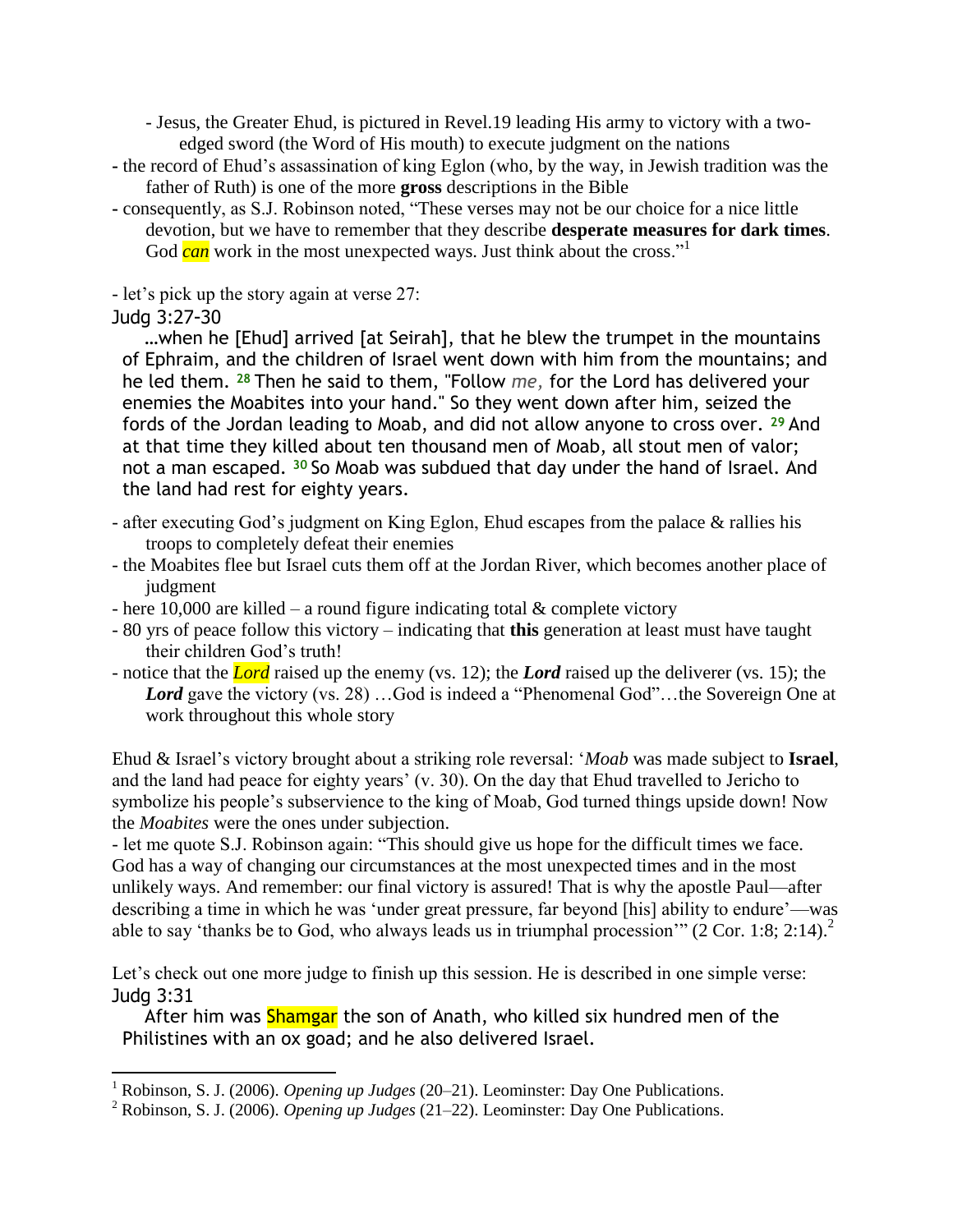- here was a *peasant* farmer with *limited resources*
- his family background is a little confusing, or complex
	- his name, Shamgar, is not Hebrew but Canaanite
	- and his father's name, Anath, is that of a Canaanite god
	- ...apparently his family had completely capitulated to paganism; but Shamgar himself at some point must have become a believer and turned to God who chose him to be a judge
- he lived in southern Judah (basically Philistine country)
	- and apparently his efforts provided peace for a long time because this area of Israel doesn't show up again until the time of Samson, the last judge in the book
- no doubt he was a great "surprise" to the 600 Philistines who died at his hand
	- who would expect a Canaanite *peasant* to defend Israel?
	- and who would expect a farmer to suddenly use his **ox goad** as a weapon?
		- these were typically 8-10 ft. long poles, tipped with sharpened metal; so they could be dangerous though generally not thought of as a military weapon!
- but Shamgar knew how to use it like this and ended up killing a very large number of men with it! (600)
- the Bible contains many **humorous** incidents
- and since humor often depends on the element of surprise, Shamgar's story may qualify - at any rate, there is certainly a **lesson/principle** from his story for us:

- he didn't have much but he used what was available

- it reminds me of the story of a South African farmer whose property was nothing but dry rocky soil; so he eventually gave up trying to farm; he sold it and went looking for
- diamonds; he had no luck with that and sadly died penniless after a year;
- some time later, the man to whom he had sold his farm noticed unusual looking rocks in a corner of the field...yes, you guessed it  $-$  that 'hopeless' farm turned out to be first Kimberley diamond mine!
- sometimes we assume that what God has given us is not sufficient it's not good enough for us, and it's not enough to make us useful for God either
- so we waste our time & energy looking for better opportunities or waiting until we have more money or more degrees or whatever... when all along, God has planted some 'diamonds' in our lives that are already valuable & useful
- As we look at these first 3 judges, we could ask the question: what kind of people does God use?
	- well, He certainly uses completely **different** kinds of people
	- ... a prince of Israel, a left-handed gut-spilling assassin, and a peasant farmer with a Canaanite name
	- God uses people who step out in **faith** and trust Him, using whatever resources He puts in their hand
		- it's also clear that He uses **weak** people who draw their strength from Him

- remember 1 Cor 1:27-29 (reading here from The Message version)

Take a good look, friends, at who you were when you got called into this life. I don't see many of "the brightest and the best" among you, not many influential, not many from high-society families. Isn't it obvious that God deliberately chose men and women that the culture overlooks and exploits and abuses, chose these "nobodies" to expose the hollow pretensions of the "somebodies"? That makes it quite clear that none